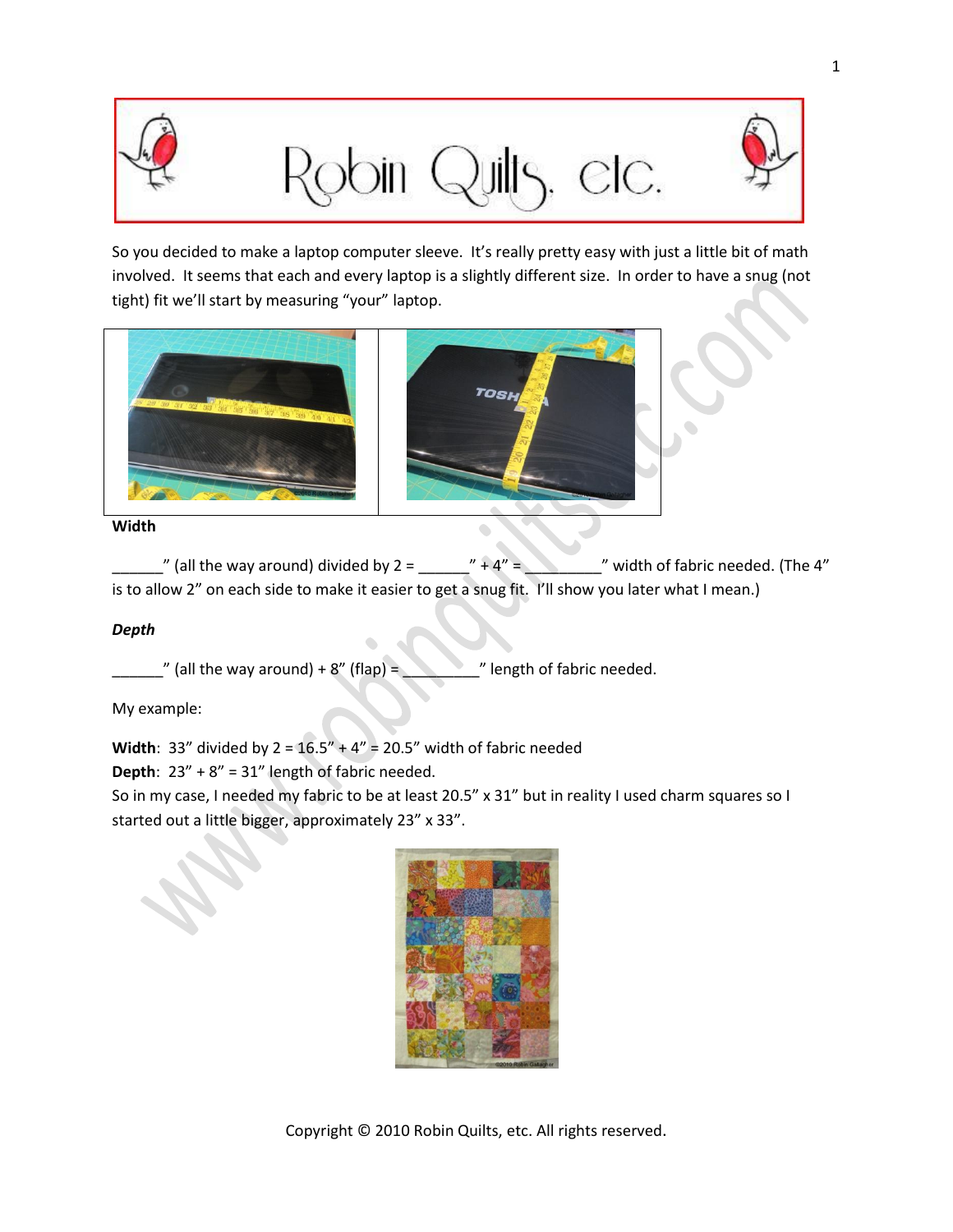Once you've got you fabric (pieced or solid) you need to add batting and a lining fabric and then quilt it. I chose to do a simple wavy cross hatch, simple but effective. Do what works for you.



You will also need fabric for binding. I used  $2 - 2 \frac{1}{2}$  strips cut across the width of fabric.

Finally we're ready to make your laptop sleeve.

The bottom edge of your fabric (the part that will be folded up to the top edge) needs to be finished.

Using the binding you made earlier, fold it in half length wise and attach it straight across the end. Fold it over the seam and sew it in place so that you have a nice finish.

Lay your quilted fabric out on a flat surface, lining side up.



Now fold the bottom up so that it just reaches the top edge of the laptop.



Copyright © 2010 Robin Quilts, etc. All rights reserved.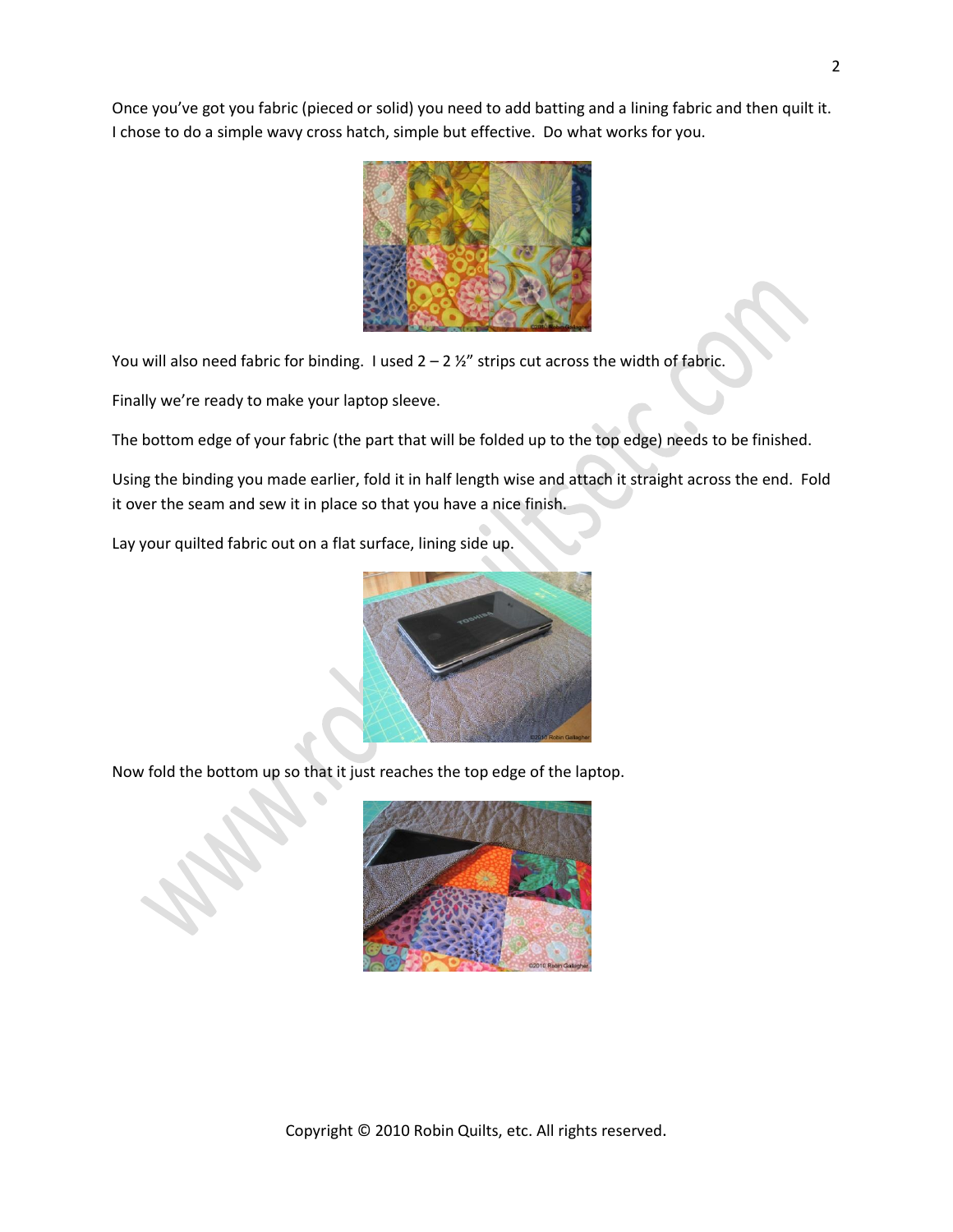Pinch each side and pin so that you have a snug fit.

First the right:



After removing the laptop, I used a ruler and drew a line where the pins were and then sewed a seam on top of the line, on each side.

 $\overline{\phantom{a}}$ 



Trim each side, leaving a ¼" seam.



Copyright © 2010 Robin Quilts, etc. All rights reserved.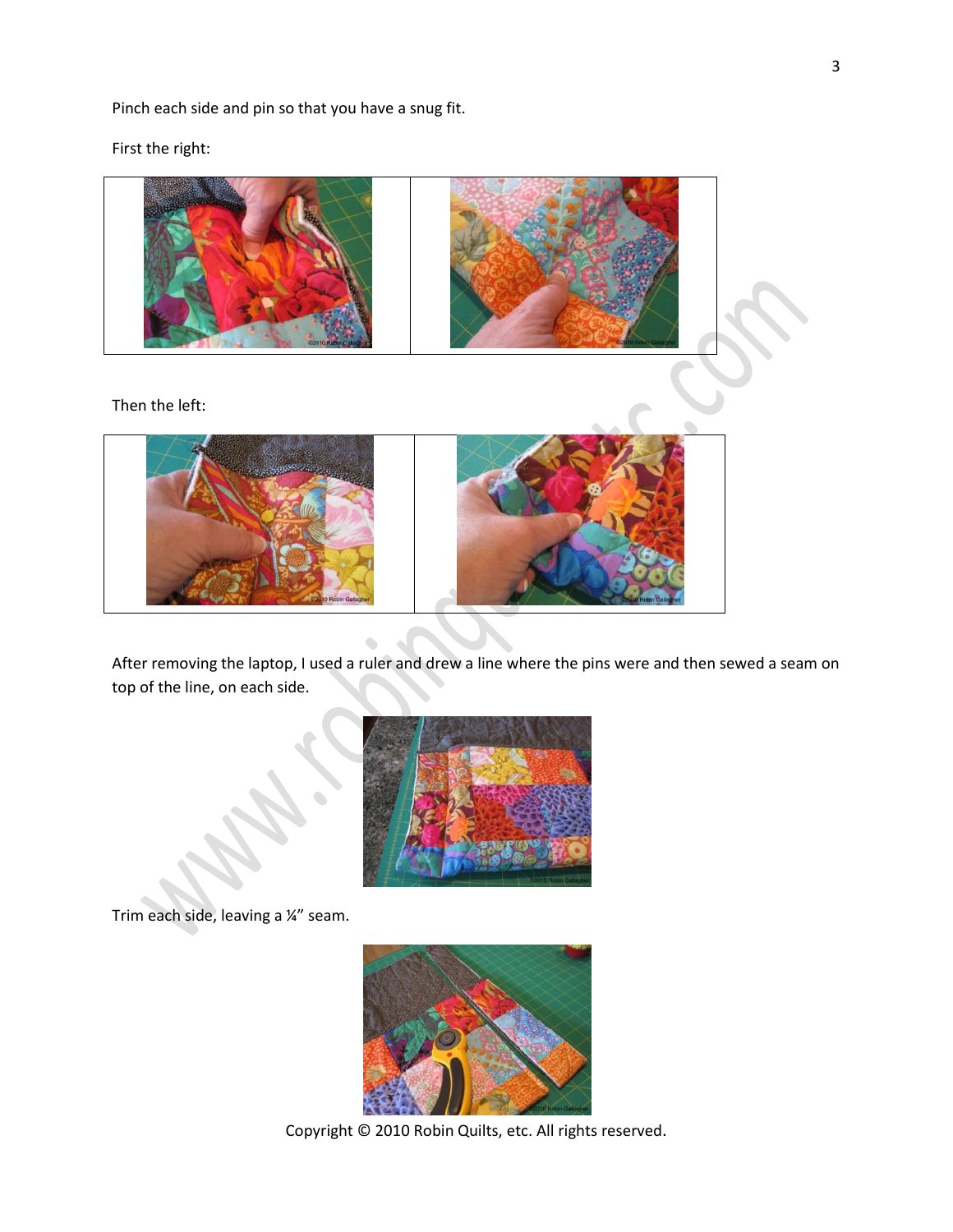Next was probably the hardest part for me, drawing and then cutting the curve for the flap. I'm not a lot of help here; you'll need to find a very large bowl or something round to draw your line. As Tim Gunn would say, "Make it Work", even if you have to change the shape of the flap.



Once you get your line drawn (no matter what the shape) sew a seam right on top of the line. Then trim outside the line leaving a ¼" seam.



Now it's time to sew your binding on. Because my curve is very gently I didn't find it necessary to use bias binging. My binding was cut across the width of fabric, folded in half. Sew the folded binding (using a ¼" seam up one side around the curve and down the other side. I folded each end in so that I'd have a nicely finished start and stop.



Finish the binding by folding it over the seam and hand sewing it in place.